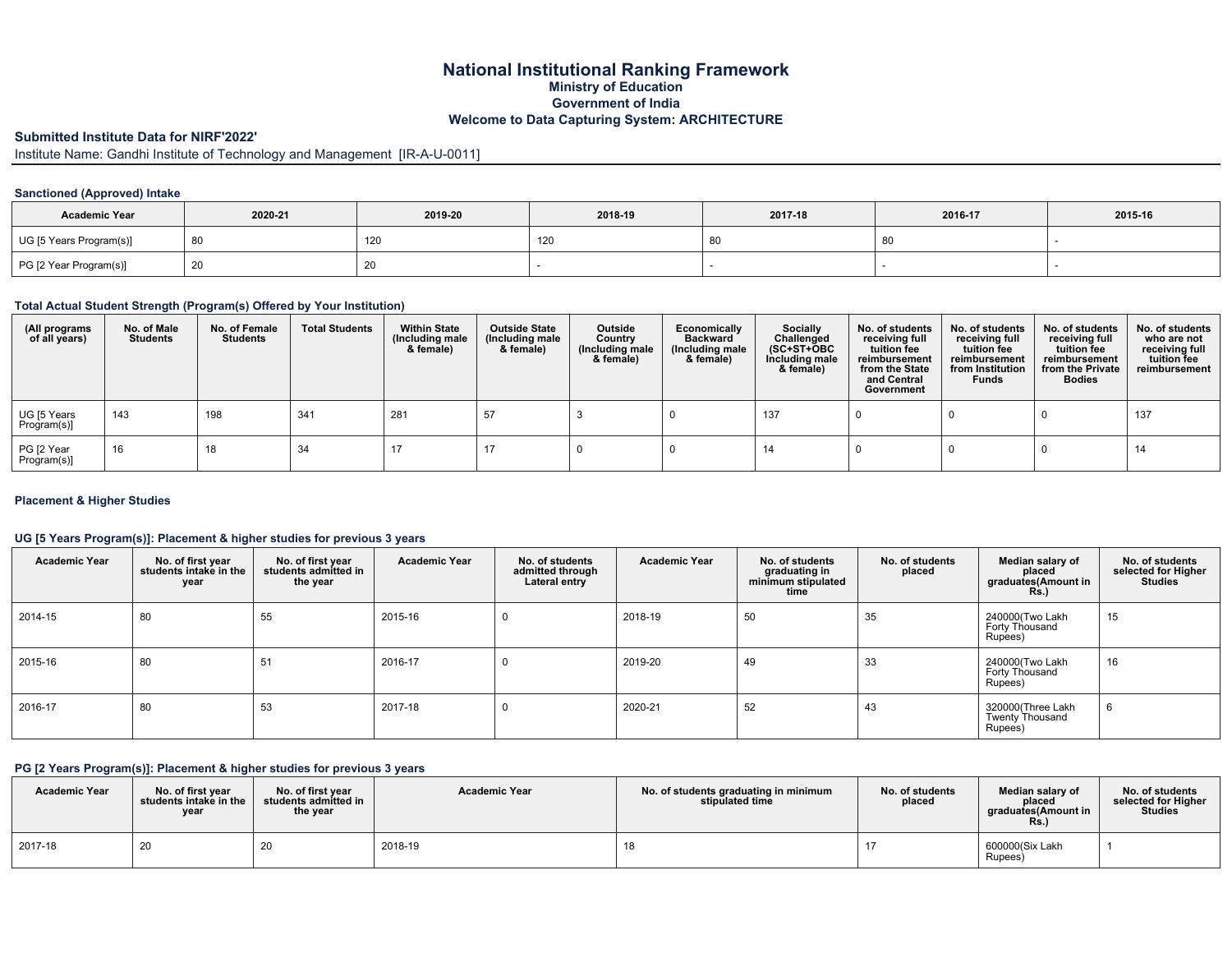| 2018-19 | ∠∪ | - ZU | 2019-20 | 1 J | 300000(Three Lakh<br>Rupees)                         |  |
|---------|----|------|---------|-----|------------------------------------------------------|--|
| 2019-20 | ∠∪ | ZU   | 2020-21 |     | 533000(Five Lakh<br>Thirty Three Thousand<br>Rupées) |  |

# **Financial Resources: Utilised Amount for the Capital expenditure for previous 3 years**

| <b>Academic Year</b>                                                                                 | 2020-21                                                                        | 2019-20                                                                      | 2018-19                                                                         |  |  |  |  |
|------------------------------------------------------------------------------------------------------|--------------------------------------------------------------------------------|------------------------------------------------------------------------------|---------------------------------------------------------------------------------|--|--|--|--|
|                                                                                                      | <b>Utilised Amount</b>                                                         | <b>Utilised Amount</b>                                                       | <b>Utilised Amount</b>                                                          |  |  |  |  |
| Annual Capital Expenditure on Academic Activities and Resources (excluding expenditure on buildings) |                                                                                |                                                                              |                                                                                 |  |  |  |  |
| Library                                                                                              | 2896667 (Twenty Eight Lakh Ninety Six Thousand Six Hundred<br>and Sixty Seven) | 2291103 (Twenty Two Lakh Ninety One Thousand One<br>Hundred and Three )      | 1050615 (Ten Lakh Fifty Thousand Six Hundred and Fifteen)                       |  |  |  |  |
| New Equipment for Laboratories                                                                       | 1949008 (Nineteen Lakh Forty Nine Thousand and Eight)                          | 3518836 (Thirty Five Lakh Eighteen Thousand Eight Hundred<br>and Thirty Six) | 3872257 (Thirty Eight Lakh Seventy Two Thousand Two<br>Hundred and Fifty Seven) |  |  |  |  |
| Studios                                                                                              | $0$ (ZERO)                                                                     | $0$ (ZERO)                                                                   | $0$ (ZERO)                                                                      |  |  |  |  |
| Other expenditure on creation of Capital Assets (excluding<br>expenditure on Land and Building)      | 387536 (Three Lakh Eighty Seven Thousand Five Hundred<br>and Thirty Six)       | 460084 (Four Lakh Sixty Thousand and Eighty Four)                            | 344088 (Three Lakh Forty Four Thousand and Eighty Eight)                        |  |  |  |  |

# **Financial Resources: Utilised Amount for the Operational expenditure for previous 3 years**

| <b>Academic Year</b>                                                                                                                                                                           | 2020-21                                                                        | 2019-20                                                                               | 2018-19                                                                                     |  |  |  |  |  |  |
|------------------------------------------------------------------------------------------------------------------------------------------------------------------------------------------------|--------------------------------------------------------------------------------|---------------------------------------------------------------------------------------|---------------------------------------------------------------------------------------------|--|--|--|--|--|--|
|                                                                                                                                                                                                | <b>Utilised Amount</b>                                                         | <b>Utilised Amount</b>                                                                | <b>Utilised Amount</b>                                                                      |  |  |  |  |  |  |
|                                                                                                                                                                                                | <b>Annual Operational Expenditure</b>                                          |                                                                                       |                                                                                             |  |  |  |  |  |  |
| Salaries (Teaching and Non Teaching staff)                                                                                                                                                     | 42645700 (Four Crore Twenty Six Lakh Forty Five Thousand<br>and Seven Hundred) | 39909861 (Three Crore Ninety Nine Lakh Nine Thousand Eight<br>Hundred and Sixty One ) | 35766665 (Three Crore Fifty Seven Lakh Sixty Six Thousand<br>Six Hundred and Sixty Five )   |  |  |  |  |  |  |
| Maintenance of Academic Infrastructure or consumables and<br>other running expenditures (excluding maintenance of hostels<br>and allied services rent of the building, depreciation cost, etc) | 23283054 (Two Crore Thirty Two Lakh Eighty Three Thousand<br>and Fifty Four )  | 31164122 (Three Crore Eleven Lakh Sixty Four Thousand One<br>Hundred and Twenty Two)  | 31976838 (Three Crore Nineteen Lakh Seventy Six Thousand<br>Eight Hundred and Thirty Eight) |  |  |  |  |  |  |
| Seminars/Conferences/Workshops                                                                                                                                                                 | 156940 (One Lakh Fifty Six Thousand Nine Hundred and Forty                     | 243466 (Two Lakh Forty Three Thousand Four Hundred and<br>Sixty Six                   | $0$ (ZERO)                                                                                  |  |  |  |  |  |  |

### **Sponsored Research Details**

| <b>Financial Year</b>                    | 2020-21 | 2019-20 | 2018-19 |  |
|------------------------------------------|---------|---------|---------|--|
| Total no. of Sponsored Projects          |         |         |         |  |
| Total no. of Funding Agencies            |         |         |         |  |
| Total Amount Received (Amount in Rupees) |         |         |         |  |
| Amount Received in Words                 | Zero    | Zero    | Zero    |  |

## **Consultancy Project Details**

| <b>Financial Year</b>             | 2020-21 | 2019-20 | 2018-19 |
|-----------------------------------|---------|---------|---------|
| Total no. of Consultancy Projects |         |         |         |
| Total no. of Client Organizations |         |         |         |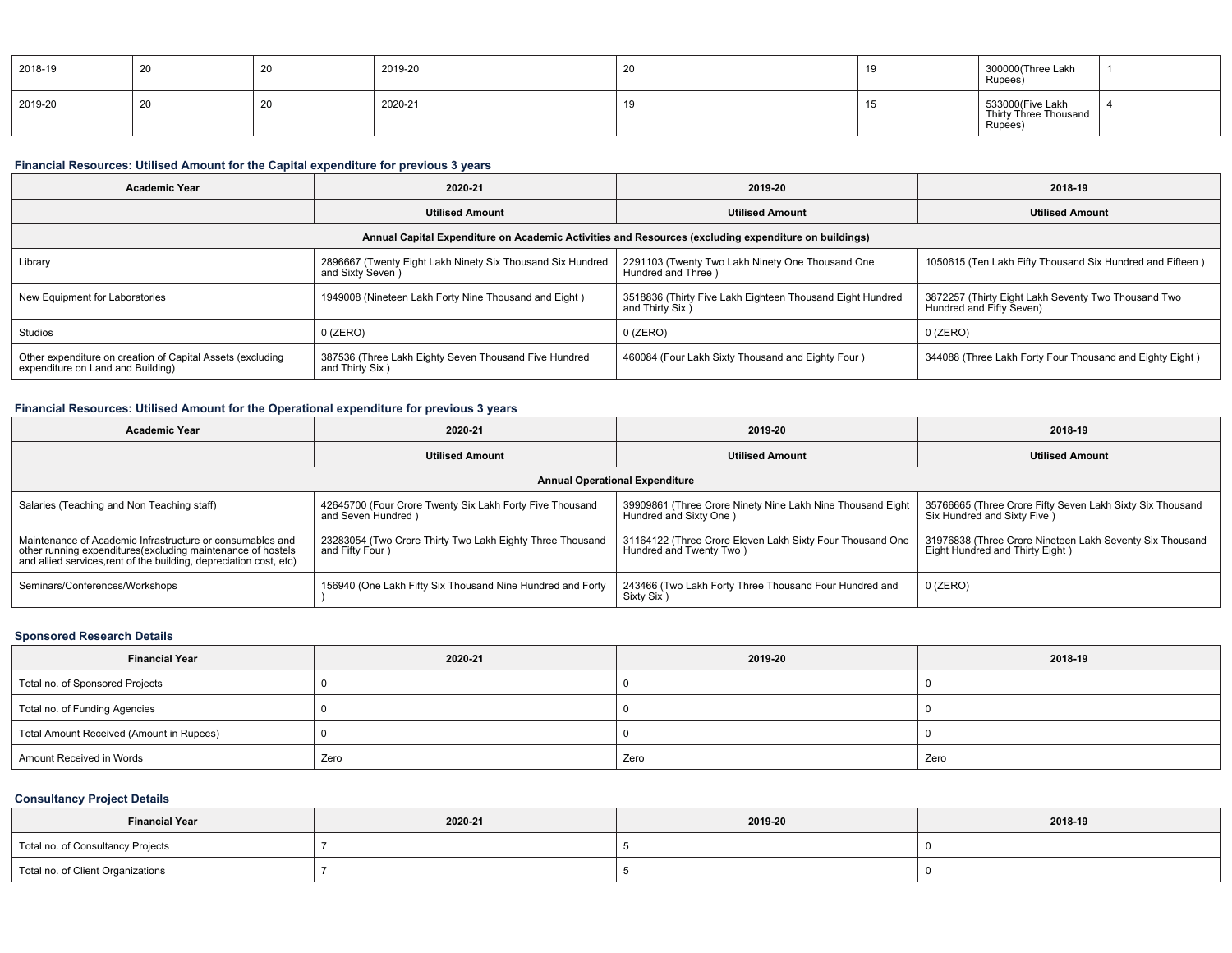| . Total Amount Received (Amount in Rupees) | 477000                           | 129000                        |      |
|--------------------------------------------|----------------------------------|-------------------------------|------|
| Amount Received in Words                   | FOUR LAKH SEVENTY SEVEN THOUSAND | ONE LAKH TWENTY NINE THOUSAND | Zerc |

## **PCS Facilities: Facilities of physically challenged students**

| 1. Do your institution buildings have Lifts/Ramps?                                                                                                         | Yes, more than 80% of the buildings |
|------------------------------------------------------------------------------------------------------------------------------------------------------------|-------------------------------------|
| 2. Do your institution have provision for walking aids, including wheelchairs and transportation from one building to another for<br>handicapped students? | Yes                                 |
| 3. Do your institution buildings have specially designed toilets for handicapped students?                                                                 | Yes, more than 80% of the buildings |

# **Faculty Details**

| Srno           | Name                                              | Age | Designation                | Gender | Qualification                                 | <b>Experience (In</b><br>Months) | <b>Currently working</b><br>with institution? | <b>Joining Date</b> | <b>Leaving Date</b>      | <b>Association type</b> |
|----------------|---------------------------------------------------|-----|----------------------------|--------|-----------------------------------------------|----------------------------------|-----------------------------------------------|---------------------|--------------------------|-------------------------|
| $\overline{1}$ | Kapuganti Chitti<br>Babu                          | 29  | <b>Assistant Professor</b> | Male   | M.Tech                                        | 73                               | Yes                                           | 29-08-2015          | $\overline{a}$           | Regular                 |
| $\overline{2}$ | Srikanth Panda                                    | 32  | <b>Assistant Professor</b> | Male   | M.S                                           | 98                               | No                                            | 01-01-2015          | 31-08-2021               | Regular                 |
| 3              | P S A Harshita                                    | 30  | <b>Assistant Professor</b> | Female | B. Arch                                       | 99                               | Yes                                           | 08-10-2015          | $\overline{\phantom{a}}$ | Regular                 |
| $\overline{4}$ | Nawin Kumar Goray                                 | 35  | <b>Assistant Professor</b> | Male   | M.Plan                                        | 108                              | Yes                                           | 30-12-2015          | $\overline{\phantom{a}}$ | Regular                 |
| 5              | Jyoti Mishra                                      | 44  | <b>Assistant Professor</b> | Female | B. Arch                                       | 201                              | No                                            | 19-02-2016          | 21-09-2021               | Regular                 |
| 6              | Lakshmi Hemantha<br>Mallampalli                   | 34  | <b>Assistant Professor</b> | Female | M.S                                           | 122                              | Yes                                           | 19-01-2017          | $\overline{\phantom{a}}$ | Regular                 |
| $\overline{7}$ | <b>HARISH</b><br><b>ARNEPALLI</b>                 | 29  | <b>Assistant Professor</b> | Male   | M.Arch.                                       | 48                               | Yes                                           | 10-07-2017          | $\overline{\phantom{a}}$ | Regular                 |
| 8              | NEELIMA GEETHA<br><b>ARCHANA</b><br><b>MADASU</b> | 27  | <b>Assistant Professor</b> | Female | M.Plan                                        | 48                               | Yes                                           | 10-07-2017          | $\overline{\phantom{a}}$ | Regular                 |
| 9              | DIBYA JIVAN PATI                                  | 37  | <b>Assistant Professor</b> | Male   | Ph.D                                          | 144                              | Yes                                           | 30-12-2017          | --                       | Regular                 |
| 10             | <b>B V H CHATURYA</b>                             | 29  | <b>Assistant Professor</b> | Female | M.Arch.                                       | 35                               | Yes                                           | 09-06-2018          | --                       | Regular                 |
| 11             | <b>HARISH</b><br><b>THANGULA</b>                  | 29  | <b>Assistant Professor</b> | Male   | Master of Urban &<br><b>Regional Planning</b> | 49                               | Yes                                           | 24-12-2018          | --                       | Regular                 |
| 12             | P V Gopalakrishna<br>CH                           | 28  | <b>Assistant Professor</b> | Male   | M.Arch.                                       | 31                               | Yes                                           | 26-12-2018          | $\overline{a}$           | Regular                 |
| 13             | Abhishek Kumar<br>Singh                           | 31  | <b>Assistant Professor</b> | Male   | M.Plan                                        | 38                               | Yes                                           | 15-07-2019          | $\overline{\phantom{a}}$ | Regular                 |
| 14             | Vedula Shanmuka<br>Teja                           | 29  | <b>Assistant Professor</b> | Male   | M.Arch.                                       | 23                               | Yes                                           | 02-08-2019          | $\overline{\phantom{a}}$ | Regular                 |
| 15             | Vaddiparti Ramya<br>Geetika                       | 27  | <b>Assistant Professor</b> | Female | M.Arch.                                       | 35                               | Yes                                           | 05-08-2019          | $\overline{\phantom{a}}$ | Regular                 |
| 16             | Rachakonda Divya                                  | 26  | <b>Assistant Professor</b> | Female | M.Arch.                                       | 20                               | Yes                                           | 06-11-2019          | $\overline{\phantom{a}}$ | Regular                 |
| 17             | Y Satya Ravi<br>Kishore                           | 38  | <b>Assistant Professor</b> | Male   | M.Arch.                                       | 119                              | Yes                                           | 06-11-2019          | $\overline{\phantom{a}}$ | Regular                 |
| 18             | Tanaya Paul                                       | 30  | <b>Assistant Professor</b> | Female | M.Arch.                                       | 31                               | Yes                                           | 01-01-2020          | $\overline{\phantom{a}}$ | Regular                 |
| 19             | Sonali Gurung                                     | 28  | <b>Assistant Professor</b> | Female | M.Arch.                                       | 22                               | Yes                                           | 27-08-2020          | $\overline{\phantom{a}}$ | Regular                 |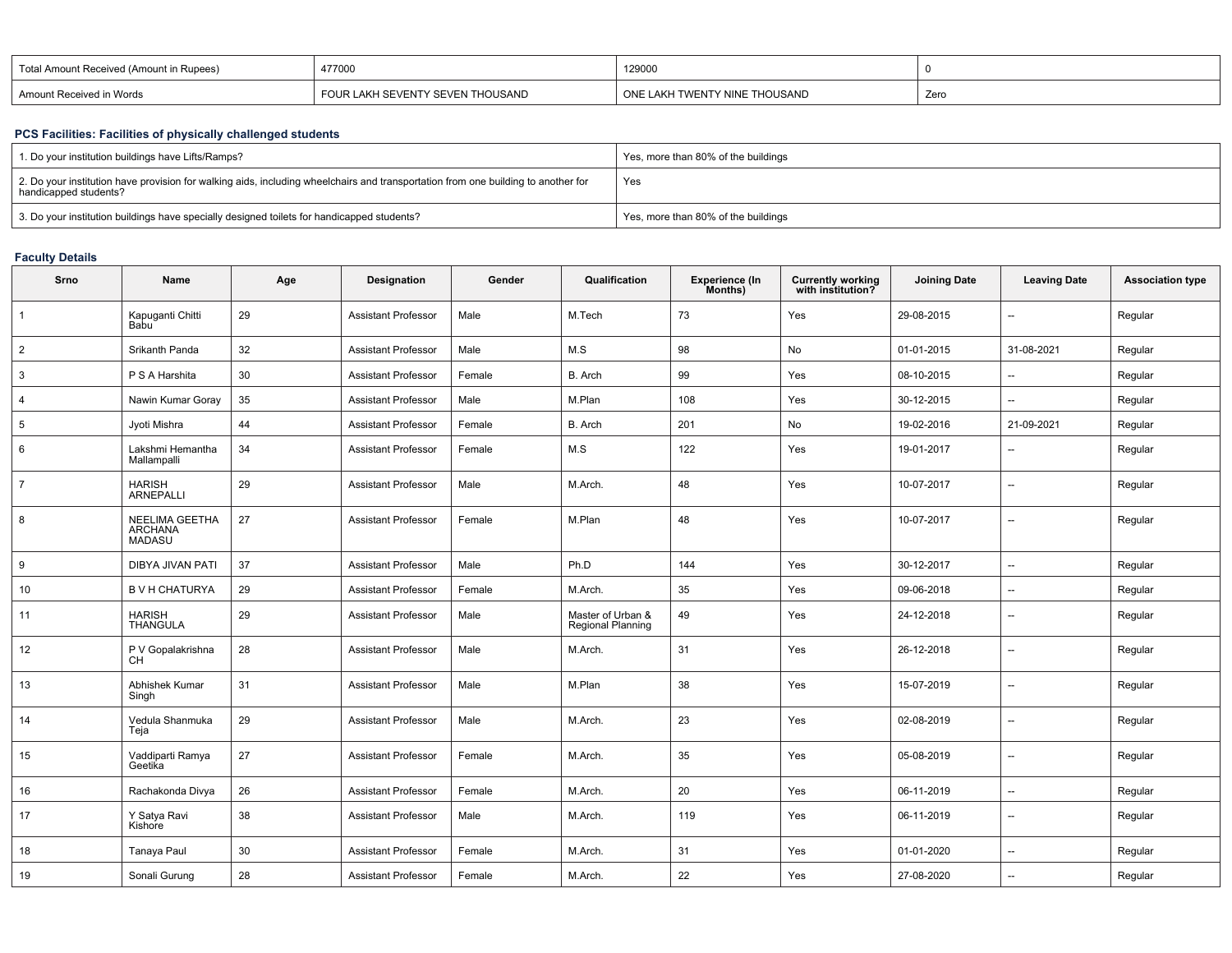| 20 | Durgesh Nandan<br>Patro         | 31 | <b>Assistant Professor</b>                          | Male   | B. Arch                                          | 104 | Yes | 26-04-2021 | --                       | Regular |
|----|---------------------------------|----|-----------------------------------------------------|--------|--------------------------------------------------|-----|-----|------------|--------------------------|---------|
| 21 | Gorle Jagadeesh                 | 30 | <b>Assistant Professor</b>                          | Male   | M.Arch.                                          | 73  | Yes | 28-06-2021 | $\overline{a}$           | Regular |
| 22 | Soham<br>Mukhopadhyay           | 31 | <b>Assistant Professor</b>                          | Male   | M.Arch.                                          | 78  | Yes | 05-07-2021 | --                       | Regular |
| 23 | Gudla Hema                      | 29 | <b>Assistant Professor</b>                          | Female | M.Plan                                           | 49  | Yes | 06-09-2021 | $\overline{\phantom{a}}$ | Regular |
| 24 | Sreepada Sai<br>Vandana         | 29 | <b>Assistant Professor</b>                          | Female | Master of Urban &<br><b>Regional Planning</b>    | 51  | Yes | 06-09-2021 | $\overline{\phantom{a}}$ | Regular |
| 25 | Patta Shivaji Varma             | 49 | Associate Professor                                 | Male   | M.Arch.                                          | 187 | Yes | 28-12-2015 | --                       | Regular |
| 26 | Ravindra Patnayaka              | 39 | Associate Professor                                 | Male   | M.Tech                                           | 127 | Yes | 02-09-2013 | --                       | Regular |
| 27 | Praveen Kumar Botu              | 39 | Associate Professor                                 | Male   | M.Plan                                           | 186 | Yes | 09-11-2015 | --                       | Regular |
| 28 | Bandan Kumar<br>Mishra          | 44 | Professor                                           | Male   | M.Arch.                                          | 206 | Yes | 27-01-2016 | $\overline{\phantom{a}}$ | Regular |
| 29 | Kasi Krishna                    | 45 | Associate Professor                                 | Male   | M.Arch.                                          | 223 | Yes | 08-08-2016 | --                       | Regular |
| 30 | <b>BIKASH PATRA</b>             | 42 | Associate Professor                                 | Male   | M.Arch.                                          | 212 | Yes | 21-09-2017 | $\overline{\phantom{a}}$ | Regular |
| 31 | RUPA JAWAL                      | 48 | Other                                               | Female | M.Arch.                                          | 232 | Yes | 01-06-2018 | --                       | Regular |
| 32 | Kanaka Nageswara<br>Rao Arerapu | 40 | Associate Professor                                 | Male   | M.Arch.                                          | 218 | Yes | 07-12-2020 | $\overline{\phantom{a}}$ | Regular |
| 33 | Piyush das                      | 33 | Associate Professor                                 | Male   | M.Arch.                                          | 115 | Yes | 02-07-2021 | --                       | Regular |
| 34 | TV SUBBA RAO                    | 63 | Professor                                           | Male   | M.Arch.                                          | 377 | Yes | 15-09-2017 | $\overline{\phantom{a}}$ | Regular |
| 35 | Devaguptapu V K<br>Sudhakar     | 61 | Professor                                           | Male   | M.Des.(Product<br>Design)                        | 410 | Yes | 24-08-2020 |                          | Regular |
| 36 | K Mohan                         | 60 | Dean / Principal /<br>Director / Vice<br>Chancellor | Male   | Ph.D                                             | 379 | Yes | 18-03-2021 | --                       | Regular |
| 37 | Thainana Santosh<br>Kumar       | 34 | <b>Assistant Professor</b>                          | Male   | M.E.                                             | 144 | Yes | 25-07-2012 | $\overline{a}$           | Regular |
| 38 | G Sunil Kumar                   | 50 | Dean / Principal /<br>Director / Vice<br>Chancellor | Male   | <b>MBEM</b> (Building<br>Energy &<br>Management) | 225 | Yes | 18-01-2018 | $\overline{\phantom{a}}$ | Regular |
| 39 | Kurri Sri Sravanti              | 48 | Professor                                           | Female | M.Tech                                           | 272 | Yes | 11-05-2018 | --                       | Regular |
| 40 | Muktheeshwar<br>Erukulla        | 42 | Associate Professor                                 | Male   | M.Arch.                                          | 218 | Yes | 22-05-2018 | $\overline{\phantom{a}}$ | Regular |
| 41 | Karnam Sisira<br>Prabha         | 42 | Associate Professor                                 | Female | M.Tech                                           | 211 | Yes | 03-08-2020 | --                       | Regular |
| 42 | <b>B</b> V Shamanth<br>Kumar    | 42 | Associate Professor                                 | Male   | M.Arch.                                          | 204 | Yes | 07-12-2020 | $\overline{\phantom{a}}$ | Regular |
| 43 | Sadhana<br>Vaddemarry           | 28 | <b>Assistant Professor</b>                          | Female | M.Arch.                                          | 58  | Yes | 28-12-2020 | $\overline{\phantom{a}}$ | Regular |
| 44 | Sneha<br>Satyanarayana<br>Reddy | 27 | <b>Assistant Professor</b>                          | Female | M.Arch.                                          | 53  | Yes | 22-04-2021 | --                       | Regular |
| 45 | Souporni Paul                   | 36 | <b>Assistant Professor</b>                          | Female | M.Arch.                                          | 98  | Yes | 02-07-2021 | $\overline{\phantom{a}}$ | Regular |